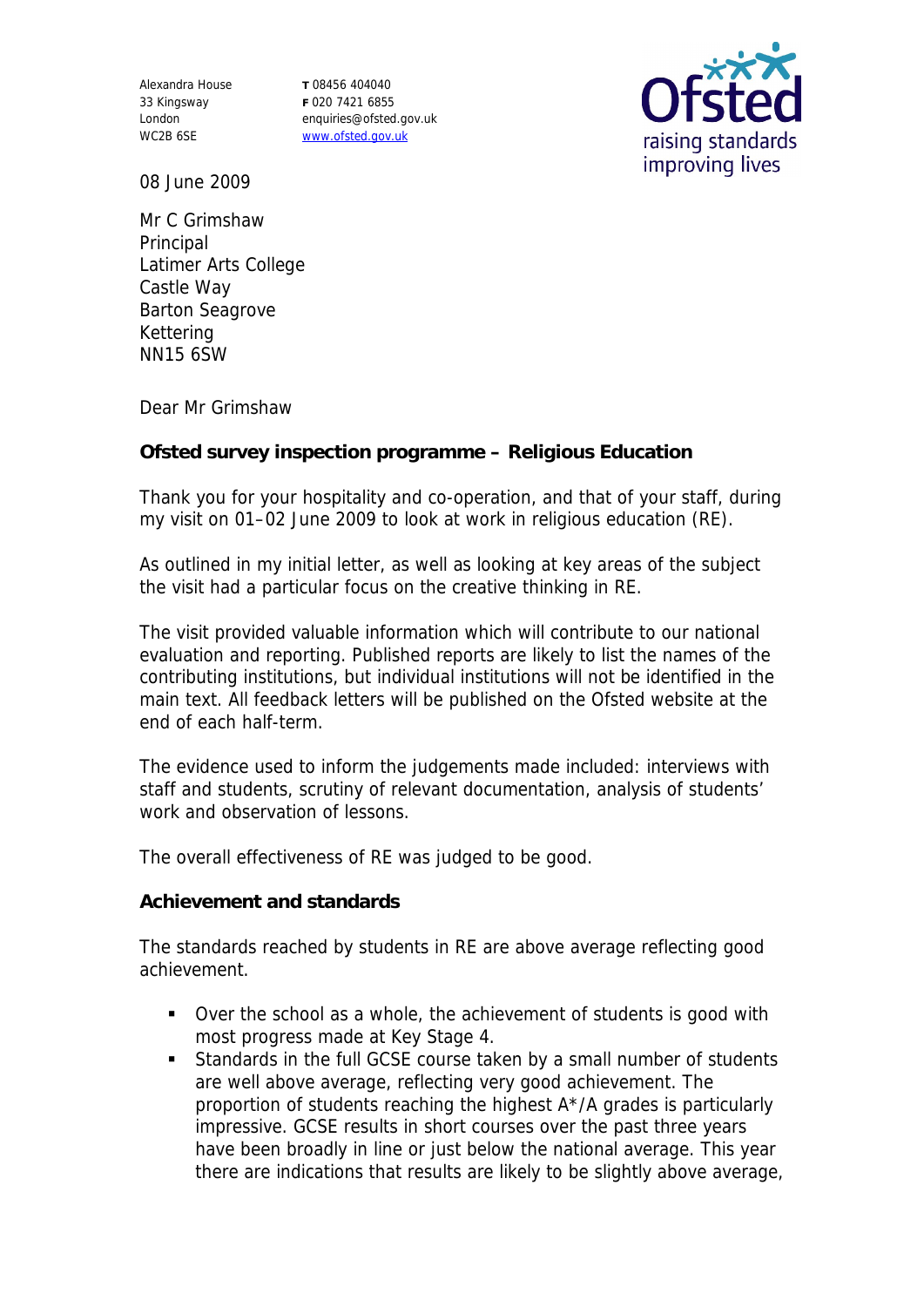with students making good progress in their ability to make reasoned and wide-ranging connections between the key concepts of Christianity and social and ethical issues. Results for the small but increasing number of students who take RE as an A Level option indicate attainment in line the national average.

- **In lessons, students quickly acquire a growing confidence in** investigating and evaluating religious, moral and social issues. Many students are handling complex concepts well and can use a range of examples to justify their own ideas while providing some evaluation of the perspective of others. The most able students critically evaluate various interpretations of religion with careful reference to ethical and philosophical ideas.
- By the end of Key Stage 3 most students attain standards which are in line with the expectations of the locally agreed syllabus, reflecting good progress. Where specific units of work or teaching approaches challenge them to think for themselves, their achievement is better. For example, their understanding and evaluation of ideas about how humankind has tackled its stewardship of the planet is impressive. Students' grasp of the meaning and significance of the key beliefs of religions other than Christianity is more modest. Achievement in years 7 and 8 is good in respect of students' ability to explore important personal aspects of human experience but is more limited in relation to their ability to investigate and interpret the major religious traditions.
- The contribution of RE to the personal development of students is good. Most show an interest in religion and appropriate respect for the beliefs and practices of others. They value the subject and recognise the contribution it makes to the development of understanding and tolerance. As a result, students are aware of the diverse nature of religion in the modern world. Throughout the school, good attention is paid to ensuring students learn 'from' as well as 'about' religion.

**Quality of teaching and learning** 

The quality of teaching and learning in RE is good.

- While there is some inconsistency in the quality of teaching and learning in RE, overall it is good and, on occasions, outstanding. At its best, teaching is imaginative and lively. Teachers demonstrate good subject knowledge and, in the case of the best lessons, they set very high expectations and ensure activities challenge students to think hard. Relationships with pupils are very good and reflect a mature attitude towards the subject modelled by the teachers.
- The skilful management of discussion and oral work is a further important strength. This emphasis on oral work is well balanced with effective use of writing. Written activities are generally purposeful and varied including, for example, mind-mapping and extended, independent discursive work. Good use is made of information and communication technology (ICT).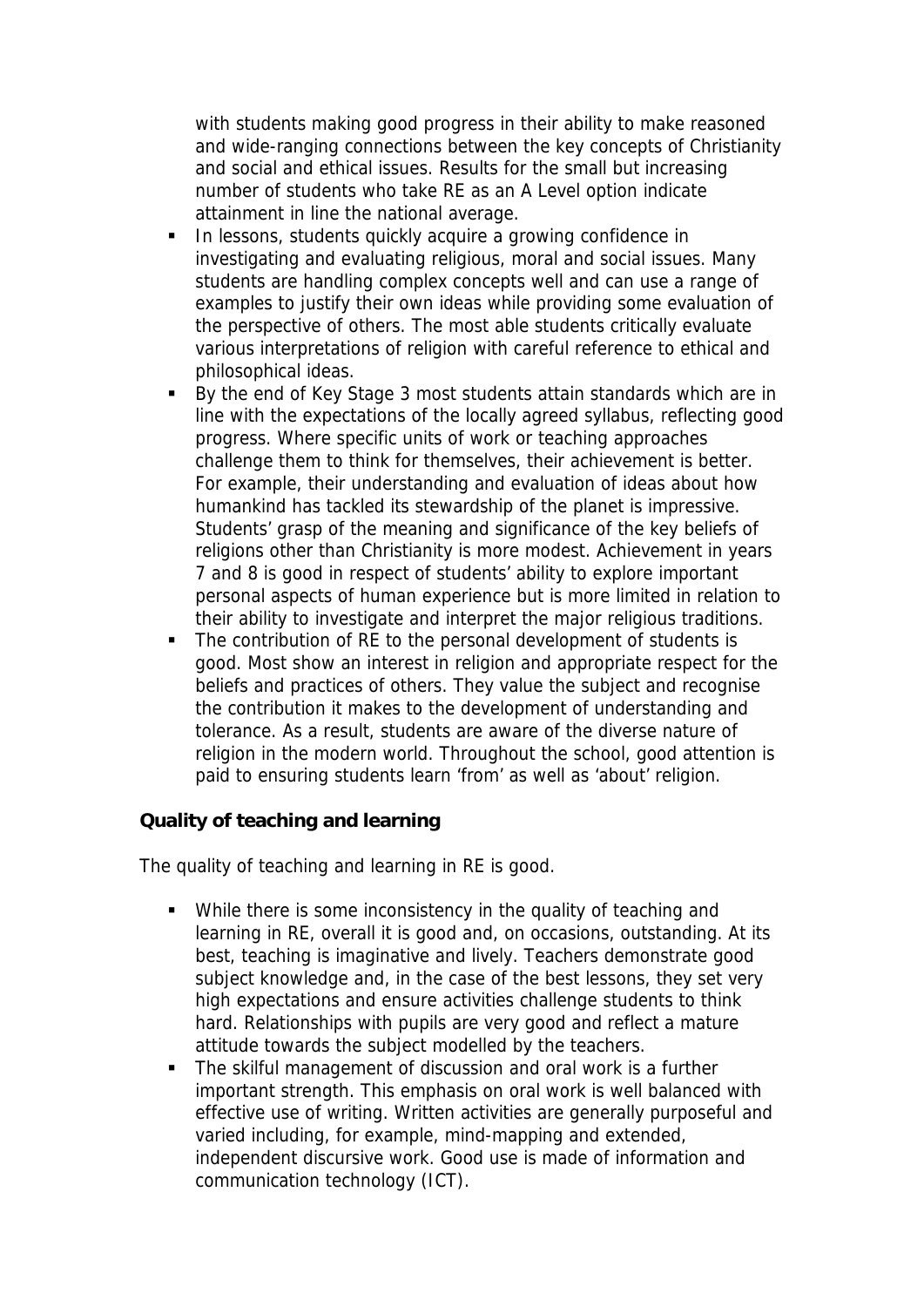- A well-conceived, effective and manageable assessment process has been established which is implemented consistently. However, teachers do not always adjust their future planning effectively in the light of what they know about the students' progress. The RE department sets targets for the students and monitors their progress towards them closely, although the targets set are sometimes insufficiently challenging.
- Nonetheless, there are occasions where the quality of teaching and learning is more variable. There is a small minority of lessons when teachers adopt a more didactic style, or where all students complete the same work regardless of their ability or prior learning. As a result, set tasks that are not challenging enough to ensure that all students are fully engaged. This can promote passive learning and does not always stimulate student interest.

## **Quality of curriculum**

The quality of the curriculum in RE is satisfactory with good features.

- The provision of GCE A level and GCSE short and full courses is a notable strength. These courses contribute well to the students' enjoyment of learning because topics studied are linked effectively to contemporary issues.
- At Key Stage 3, schemes of work are detailed with a consistent format in line with the provision of the agreed syllabus. Work on the Christian tradition is planned to secure a progressive understanding of the main beliefs, celebrations and practices of the faith. A strength of the provision is the emphasis placed on enabling the students to understand the significance of religion and its forms of expression in people's lives.
- There are good opportunities to explore issues about religion in the modern world and in the media. Nevertheless, while careful thought is given to matching the curriculum to the interests of the students, less attention is paid to the systematic development of the higher order skills of the subject. The department is, however, aware of the need to consider whether the planning and delivery of some aspects of the Key Stage 3 curriculum are sufficiently differentiated to ensure the most able students are suitably challenged. Some units of work offering high levels of challenge are followed by others that are much less demanding. In addition, the links between topics are not made explicit enough.
- Good use is made of visitors to the classroom and fieldwork opportunities.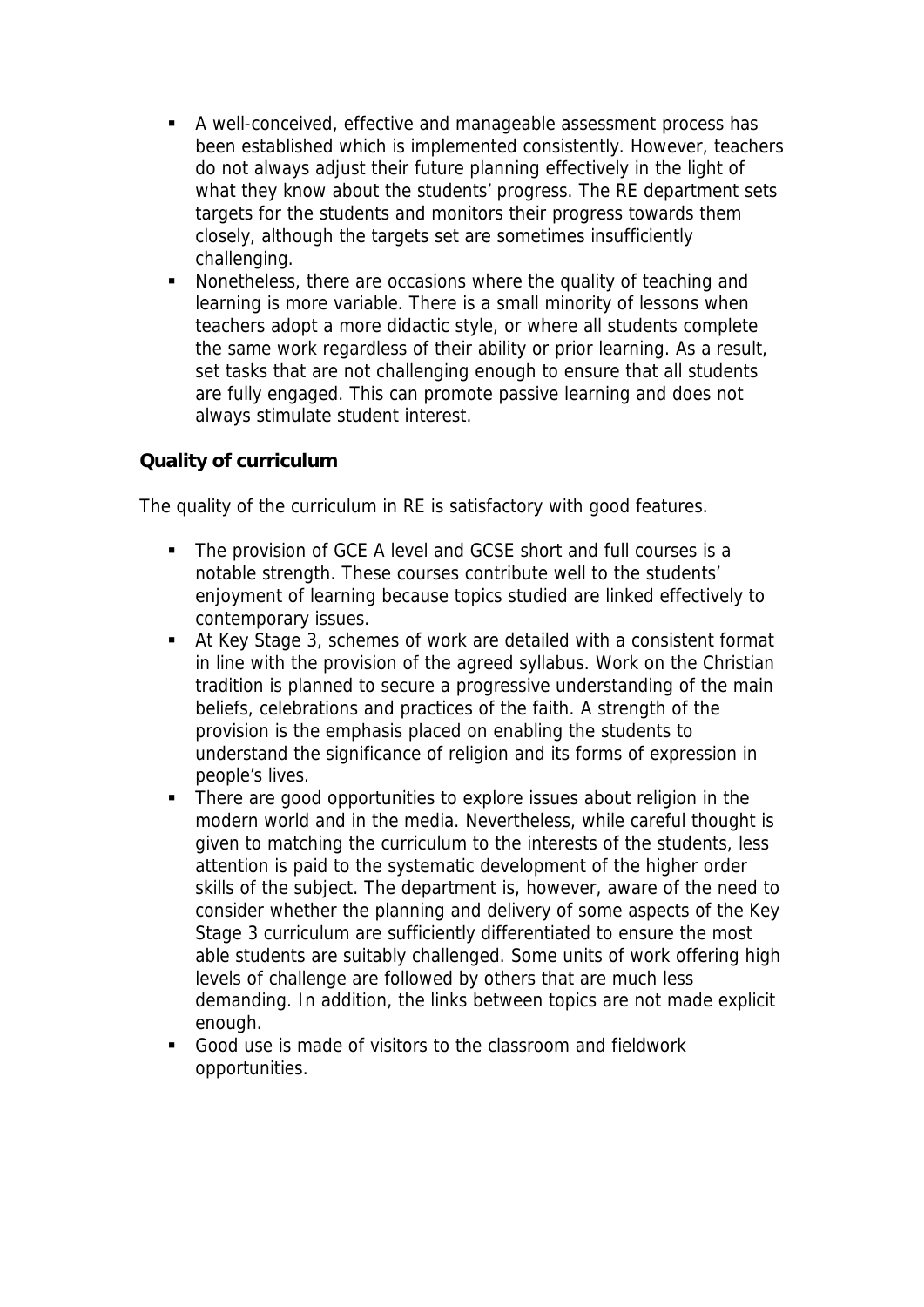## **Leadership and management**

The leadership and management of RE are good.

- Leadership of RE is well established with a drive for improvement and a strong sense of direction. The subject is well organised on a day-today basis. The schemes of work are comprehensive providing a sound basis for all the staff to work well together as a team.
- All aspects of the work of the department are driven by a shared commitment to high standards and the enrichment of students' wider personal development.
- The roles and responsibilities for RE are clear, with suitable strategies to monitor and evaluate the quality of the provision. Regular monitoring of standards and achievement leads to an accurate evaluation of provision which is the foundation for good strategic planning.
- The arrangements for assessing students' progress are effective with appropriate use made of the analysis of assessment data to evaluate their achievement. Less effective use is made of the information gained from assessments to plan increasingly challenging work.

## **Creative thinking in RE**

RE lessons and other activities are delivered in a wide range of ways using ICT, art, drama and discussion. However, overall, the use of creative thinking in the subject is under-developed. There are opportunities for students to think creatively about RE particularly in Key Stage 4, where students critically evaluate the various interpretations of religion with careful reference to historical, ethical and philosophical ideas.

As yet thinking skills are not systematically taught in Key Stage 3 but there have been developments in more cross curricular approaches to the subject in Years 7 and 8 in the form of links with other subjects within the humanities faculty.

**Areas for improvement, which we discussed, included:**

- establishing a clearer focus on the key skills and concepts of the subject that builds upon students' prior knowledge when planning the Key Stage 3 curriculum
- varying the use of tasks set in lessons to cater for the different abilities of the students.

I hope these observations are useful as you continue to develop RE in the school.